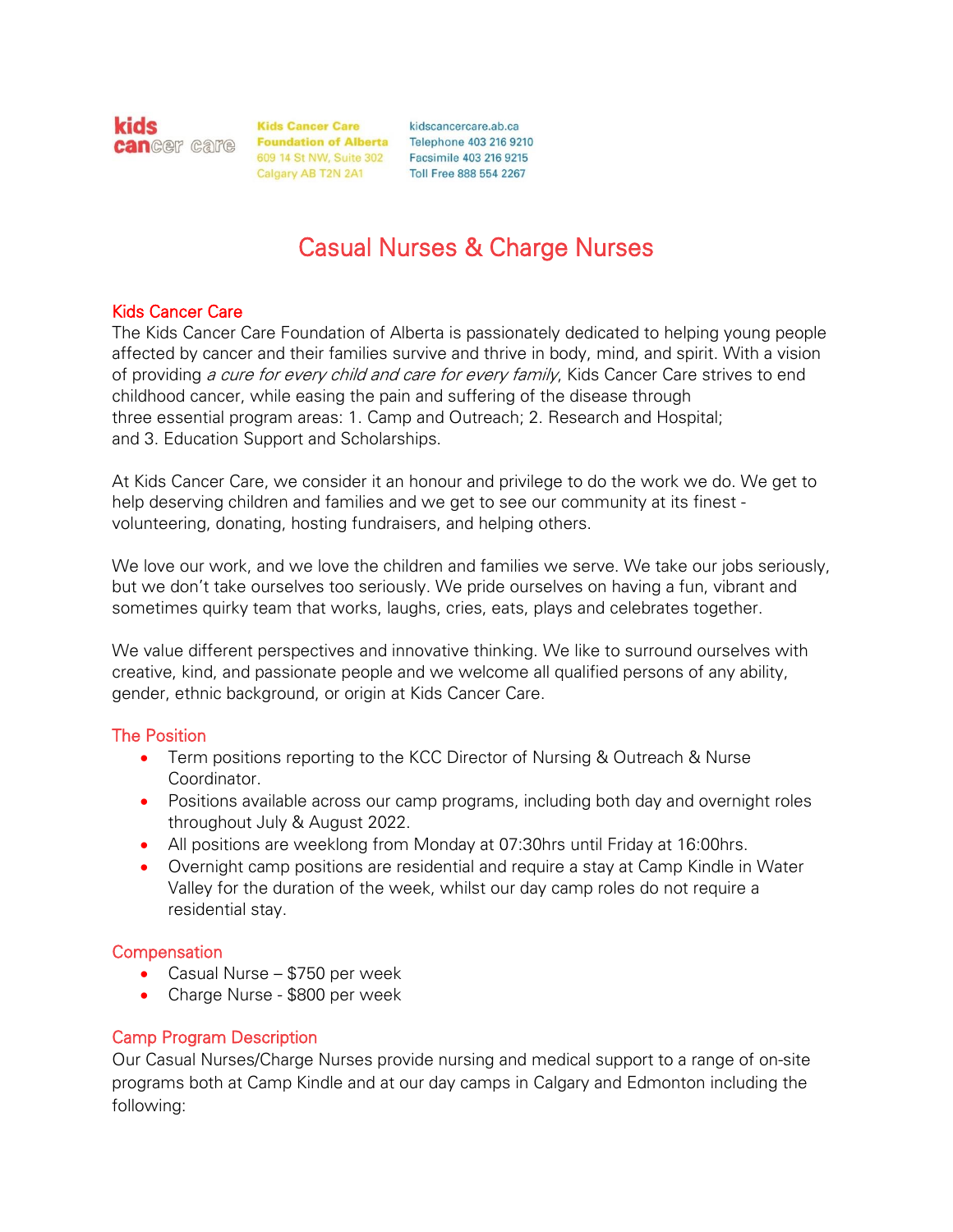SunMaker & SunHaven – SunMaker campers (children affected by childhood cancer) and SunHaven campers (children affected by a parent's cancer) have the chance to go to Camp Kindle together and enjoy opportunities to foster new friendships and support from children experiencing cancer from different perspectives. Sharing experiences and building memories together, these campers can learn and grow from each other as they battle cancer from their unique perspectives. Our SunMaker and SunHaven camps offer youth ages 7-14 a one-week sleepover camp experience. With focused oncology nursing staff and medical volunteers rounding out our camp team, campers have a safe and supportive environment just to be kids!

SunChaser - This leadership program is designed for youth ages 15-17 to develop and challenge youth through on-site camp experiences at Camp Kindle. SunChaser is open to campers who have completed our SunMaker or SunHaven programs, but still wish to be involved in the hustle and bustle on-site. Campers will develop skills in teamwork, communication, and leadership, while also enjoying the magic of camp and a wide range of indoor and outdoor activities. Teens on active or maintenance treatment are welcome in this leadership program.

SunSeeker – This leadership program is designed to develop and challenge youth through outdoor experiences. SunSeeker is open to campers who have completed either our SunMaker or SunHaven programs. SunSeeker offers youth the opportunity to spread their wings and explore personal development in the great outdoors. Campers will help cook their own meals and learn outdoor survival skills such as fire starting. They will also spend time developing their teamwork and communication skills.

The following participants will be in attendance: (a) campers at different stages of their childhood cancer journey (i.e., active treatment, remission, and extended survivorship); (b) siblings; and (c) children of adult cancer patients. Since 2009, KCC has also supported a unique population of children affected by rare hematological and immune disorders at Camp Kindle and at our day camps.

#### Position Overview

In collaboration with other members of the camp nursing and medical team, the Casual Nurse/ Charge Nurse will work alongside other nursing, medical and camp staff in monitoring the health and wellbeing of children and families participating in KCC camp programs, staff, and volunteers. The Casual Nurse/Charge Nurse will report directly to the KCC Director of Nursing & Outreach and KCC Nurse Coordinator and will collaborate with the KCC camp team to ensure the medical needs of participants are safely met.

#### Key Areas of Responsibility

- The Casual Nurse/Charge Nurse will comply with standards and quidelines  $per$  (i) the Alberta Camping Association (ACA); (ii) Children's Oncology Camping International (COCA-I); and (iii) the KCC Medical Policies and Procedures Manual developed in concert with the KCC Medical Advisory Committee.
- The Casual Nurse/Charge Nurse will adhere to the practice standards outlined per the College and Association of Registered Nurses of Alberta (CARNA).
- The Casual Nurse/Charge Nurse will be responsible for supporting the medical needs of program participants.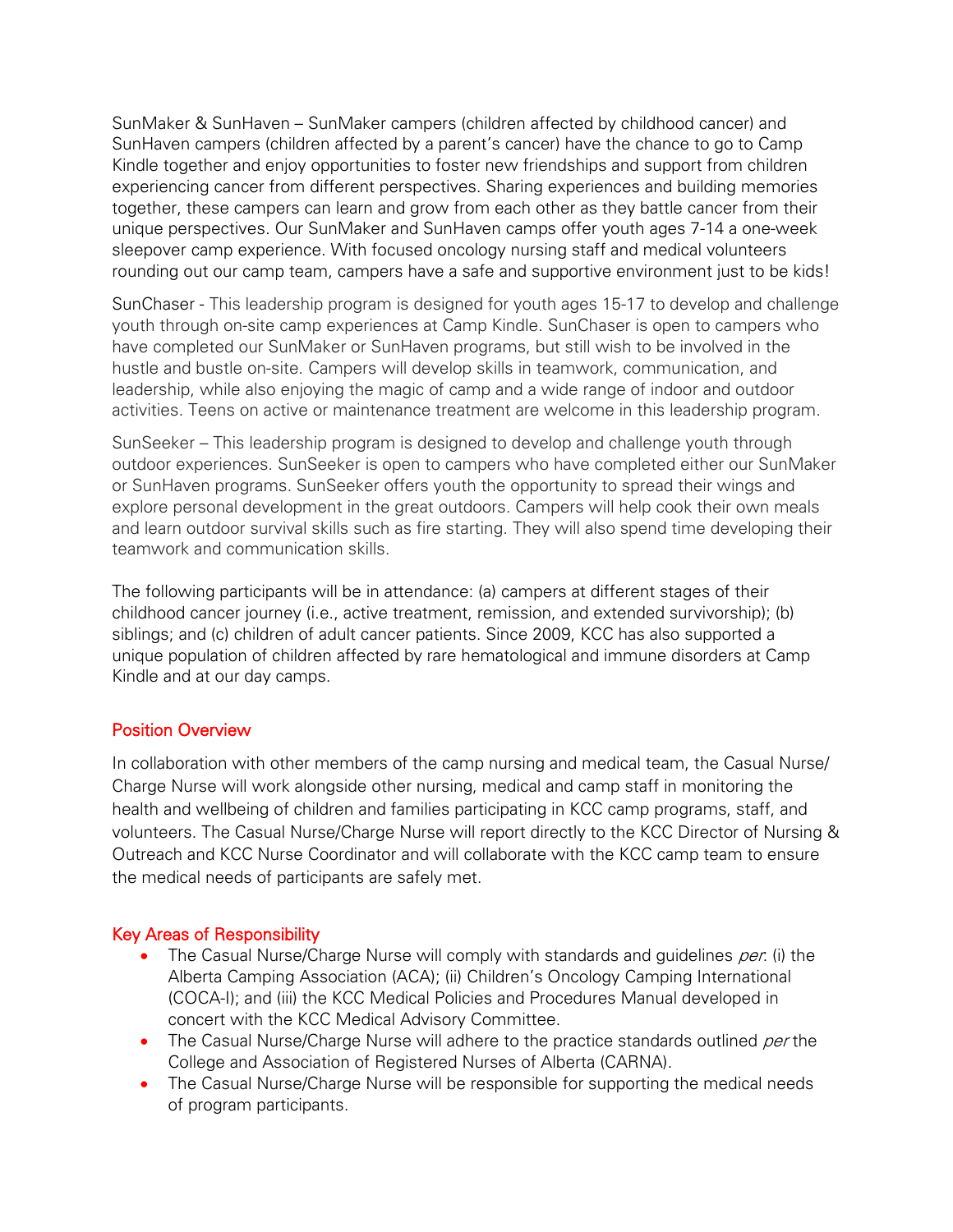## Camper Registration and Medication Registration

- The Casual Nurse/Charge Nurse will assist with camper registration on Monday (i.e., camper identification, review of medial and psychosocial history, medication reconciliation).
- The Casual Nurse/Charge Nurse will be responsible for redistributing participants medications to the parent/guardian at the end of each camp day/week.

## Medication Administration and Documentation

- The Casual Nurse/Charge Nurse will comply with practice standards per their regulating body (e.g., CLPNA, CARNA).
- The Casual Nurse/Charge Nurse will comply with all medication guidelines (e.g., CARNA Medication Guidelines 2019).
- The Casual Nurse/Charge Nurse will comply with ACA and COCA-I standards as they relate to medication administration, and documentation of nursing interventions within the camp setting.

## Infection Prevention

- The Casual Nurse/Charge Nurse will be responsible for ensuring adherence to infection prevention standards and practices per the KCC medical policies and procedures manual.
- The Casual Nurse/Charge Nurse will participate in all COVID-19 screening, testing and isolation practices as per KCC policy.

## Medical Needs and Wellbeing of Camp Participants

- The Casual Nurse/Charge Nurse will comply with practice and ethical standards as per their regulating body.
- The Casual Nurse/Charge Nurse will be responsible for monitoring the health and wellbeing of residential/day camp participants.
- The Casual Nurse/Charge Nurse will assist with medical incidents and medical emergencies as they arise.
- The Casual Nurse/Charge Nurse will effectively communicate questions, or concerns to the KCC Director of Nursing & Outreach and KCC Nurse Coordinator.
- The Casual Nurse/Charge Nurse will effectively communicate assessment findings and nursing interventions to the camp medical team in a timely manner; and
- Will establish timely, clear, and effective lines of communication between appropriate healthcare professionals (e.g., Pediatric Oncologists and Hematologists on call, the participant's parent / guardian) when appropriate.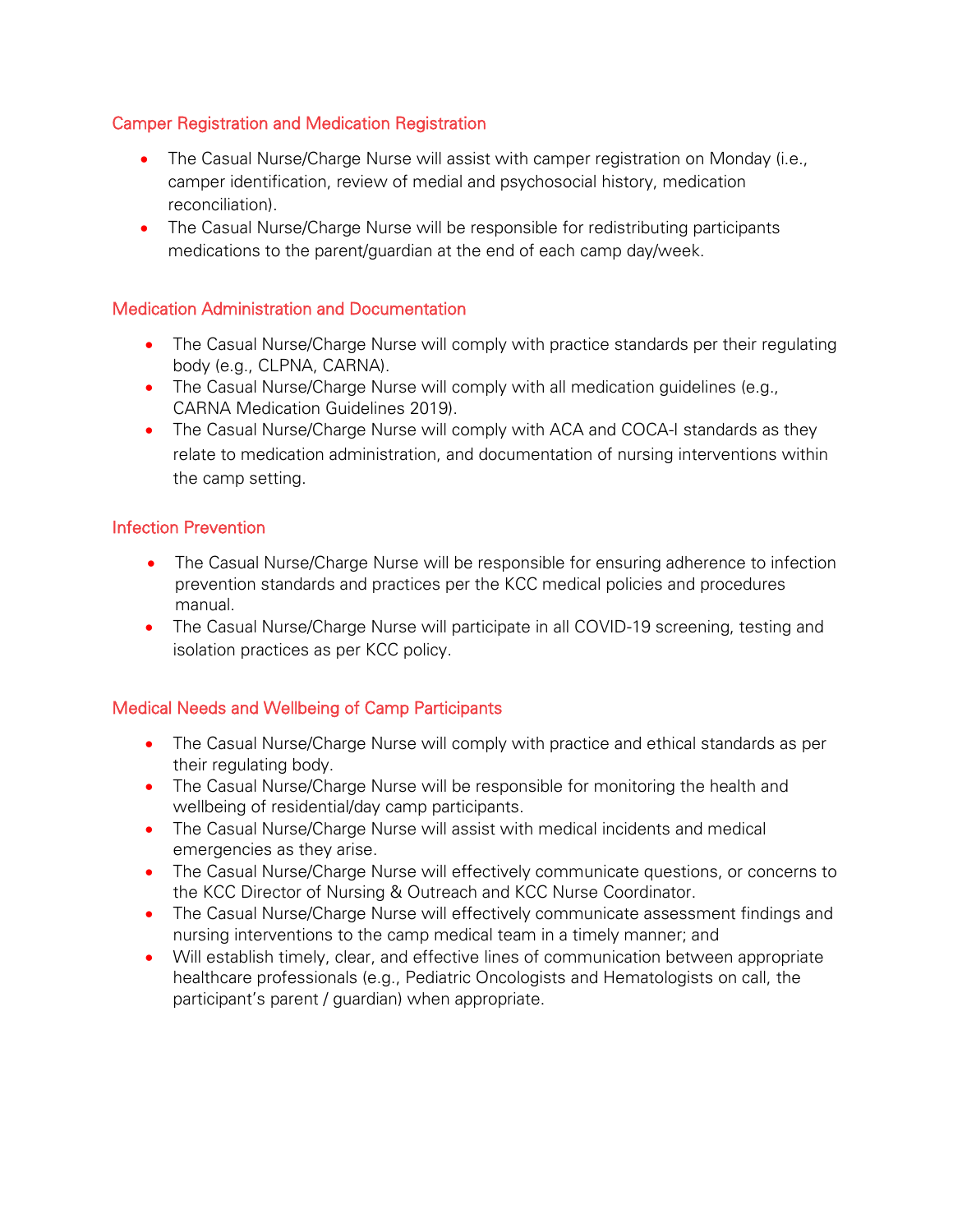## **Support**

• While at Camp, the Casual Nurse/Charge Nurse will receive direction from and be directly supported by the KCC Director of Nursing & Outreach, KCC Nurse Coordinator, the KCC Medical Advisory Team, and Paediatric Oncologists and Haematologists on-call at the Alberta Children's Hospital and the Stollery Children's Hospital.

## Additional Training

Orientation to the role, and review of KCC medical policies and procedures will be facilitated by the KCC Director of Nursing & Outreach and KCC Nurse Coordinator. This training session is **mandatory**, and will be held at the KCC Office on Wednesday  $8<sup>th</sup>$  June 2022 from 18:00-20:00hrs.

The Casual Nurse/Charge Nurse will review standards and guidelines for the administration of oral chemotherapy at camp (education materials to be provided by the KCC Nurse Coordinator). The Casual Nurse/Charge Nurse will complete the oral chemotherapy administration quiz prior to their scheduled week at camp.

An additional training weekend is scheduled at Camp Kindle. This training weekend is not mandatory for the KCC Nursing Team but is very strongly recommended. The training weekend will serve to orient new employees to the site and create an opportunity for participants to connect with various members of the camp team. The KCC Nurse Coordinator will be on site during the training weekend and will plan to schedule a brief orientation session for Casual Nurses.

# Kids Cancer Care will provide General Liability Insurance Coverage and Errors and Omissions Coverage.

## Education and Certifications

- Successful completion of an accredited Licensed Practical Nurse (LPN), Registered Psychiatric Nurse (RPN), or Registered Nurse (RN) program.
- Must have active license in good standing with CARNA
- Current BLS for Healthcare Provider (C);
- Valid Driver's License.
- Vulnerable Sector Check and Police Check.

## Knowledge and Experience

• Strong oral and written communication skills, including an excellent telephone manner.